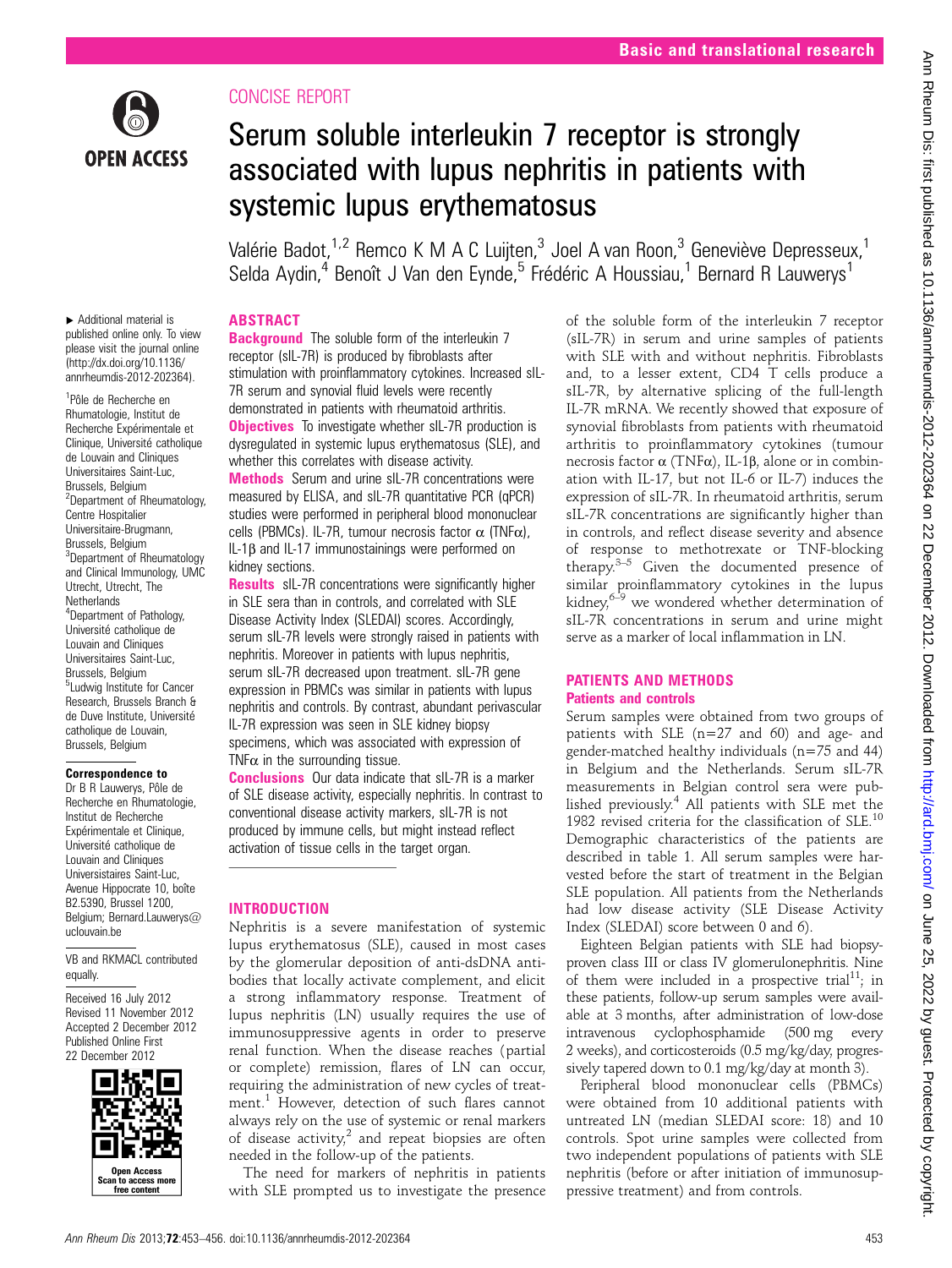| Table 1 Demographic characteristics of the patients with SLE included in the serum study |  |
|------------------------------------------------------------------------------------------|--|
|------------------------------------------------------------------------------------------|--|

| <b>Characteristics</b>                                             | Belgian population $(n=27)$ | Dutch population $(n=60)$ |
|--------------------------------------------------------------------|-----------------------------|---------------------------|
| Age (mean year $\pm$ SD)                                           | $28.7 + 9.9$                | $42.8 \pm 10.7$           |
| Women/men                                                          | 27/0                        | 60/0                      |
| Active lupus nephritis (n)                                         | 18                          | 0                         |
| Arthritis, $>2$ swollen joints at baseline (n)                     |                             | 0                         |
| SLEDAI, median (IQR)                                               |                             |                           |
| Patients without nephritis                                         | $6(4-10)$                   | $4(2-4)$                  |
| Patients with nephritis at baseline                                | $23(20-25)$                 | -                         |
| Patients with nephritis at 3 months                                | $6(4-10)$                   | -                         |
| Serum C3 (mg/dl), mean $\pm$ SEM                                   |                             |                           |
| Patients without nephritis                                         | $82.7 \pm 8.3$              | $90.5 \pm 3.1$            |
| Patients with nephritis at baseline                                | $42.7 \pm 5.7$              |                           |
| Serum anti-dsDNA Ab titres by Farr assay $(U/mI)$ , mean $\pm$ SEM |                             |                           |
| Non-nephritis patients                                             | $39.8 \pm 18.6$             | $72.6 \pm 25.8$           |
| Patients with nephritis                                            | $718 + 119$                 |                           |
| Steroids and other immunosuppressive treatments                    |                             |                           |
| Oral steroids (mg), n (mean dose)                                  | 0                           | 31(6.0)                   |
| Azathioprine (mg), n (mean dose)                                   | 0                           | 19 (90.7)                 |

Ab, antibody; SLE, systemic lupus erythematosus; SLEDAI, SLE Disease Activity Index.

The study was approved by the ethics committees of the Université catholique de Louvain and UMC Utrecht, and informed consent was obtained from all patients.

#### sIL-7R ELISA

sIL-7R serum concentrations were determined by sandwich ELISA in serum and urine samples, as previously described, $4$ using a goat polyclonal hIL-7R antibody (Sigma-Aldrich) as coating antibody and a mouse monoclonal hIL-7R antibody as detecting antibody (Sigma-Aldrich). The sensitivity of the ELISA is 20 pmol/ml.

#### RT-qPCR experiments

Total RNA was extracted from purified PBMCs from additional patients with untreated LN (n=10), and additional controls (n=10) using the Nucleospin RNA II extraction kit (Macherey-Nagel), including DNase treatment of the samples. cDNA was synthesised using RevertAid Moloney murine leukaemia virus RT (Fermentas) and oligo(dT) primers. Quantitative RT-PCR was performed on a LightCycler 480 (Roche) using SYBR Green detection mix. The following 10 mM primers were used: β-Actin: forward: GGCATCGTGAT GGACTCCG and reverse: CTGGAAGGTGGACAGCGA; sIL-7r: forward: AGCCAATGACTTTGTGGTGAC and reverse: TACGA TAGGCTTAATCCTGAG. The sIL-7R reverse primer spans the junction between exon 5 and exon 7 of the mRNA sequence of the IL-7R gene, and therefore cannot amplify the full IL-7R transcript. The melting curves obtained after each qPCR amplification confirmed the specificity of the SYBR Green assays. Normalised expression of the target genes in the studied samples was obtained using actin and sIL-7R standard curves.

## Immunohistochemistry on frozen sections

Staining of frozen sections of the LN kidney (n=6) or control (kidney transplant from healthy donor, n=3) biopsy samples was performed as previously described<sup>3</sup> with the following antibodies: interleukin 7 receptor α chain (IL-7R) (Sigma Aldrich, clone 40131), tumour necrosis factor α (R&D Systems, clone 28401), interleukin 1β (Lifespan Biosciences, catalogue number LS-C18827) and interleukin 17 (eBioscience, clone eBio64DEC17).

## Statistical analysis

Data are expressed as mean  $(\pm$  SEM) or median (range) and were analysed using SPSS V.15.0.1 and Graphpad Prism V.4.00 software. Student's t test was used to compare continuous variables with a normal distribution, and non-parametric tests (Mann–Whitney U or Wilcoxon matched-pairs signed rank tests) for categorical variables (SLEDAI) or continuous variables not distributed normally. For regression analyses, Spearman's correlation coefficients were calculated. A p value <0.05 was considered statistically significant.

# RESULTS

First, serum sIL-7R concentrations in serum samples from patients with active SLE were measured. Patients with SLE from two different populations were characterised by significantly higher sIL-7R serum concentrations, as compared with controls (p<0.001 in both groups) (figure 1A,B). Patients with active arthritis at the time of serum sampling did not display higher serum sIL-7R levels compared with patients without arthritis (data not shown). By contrast, serum sIL-7R levels were significantly higher in patients with nephritis than in patients without nephritis (figure 1B). Serum IL-7R concentrations correlated significantly with disease activity (measured by SLEDAI) in all patients (figure 1C) and also in the subgroup of patients with LN (figure 1D). In the LN group, there was no correlation between serum sIL-7R and other markers of disease activity: serum creatinine, proteinuria, serum C3 or anti-dsDNA antibody titres (data not shown). In nine patients with LN followed-up in a prospective trial, a strong decrease in serum sIL-7R levels was seen upon immunosuppressive treatment (figure 1E), associated with a decrease in SLEDAI scores (from 23 down to 6 median score). No significant differences in urine sIL-7R concentrations between patients with nephritis and controls were seen (see online supplementary figure S1). Taken together, these data indicate that serum sIL-7R may be a sensitive and specific marker of renal involvement in patients with SLE (figure 1F).

Next, the cellular source of sIL-7R production was investigated. qPCR experiments indicated that sIL-7R gene expression is not significantly higher in LN PBMCs than in controls (figure 2A). This suggests that other cell types, possibly at the site of inflammation, may contribute to the production of sIL-7R protein.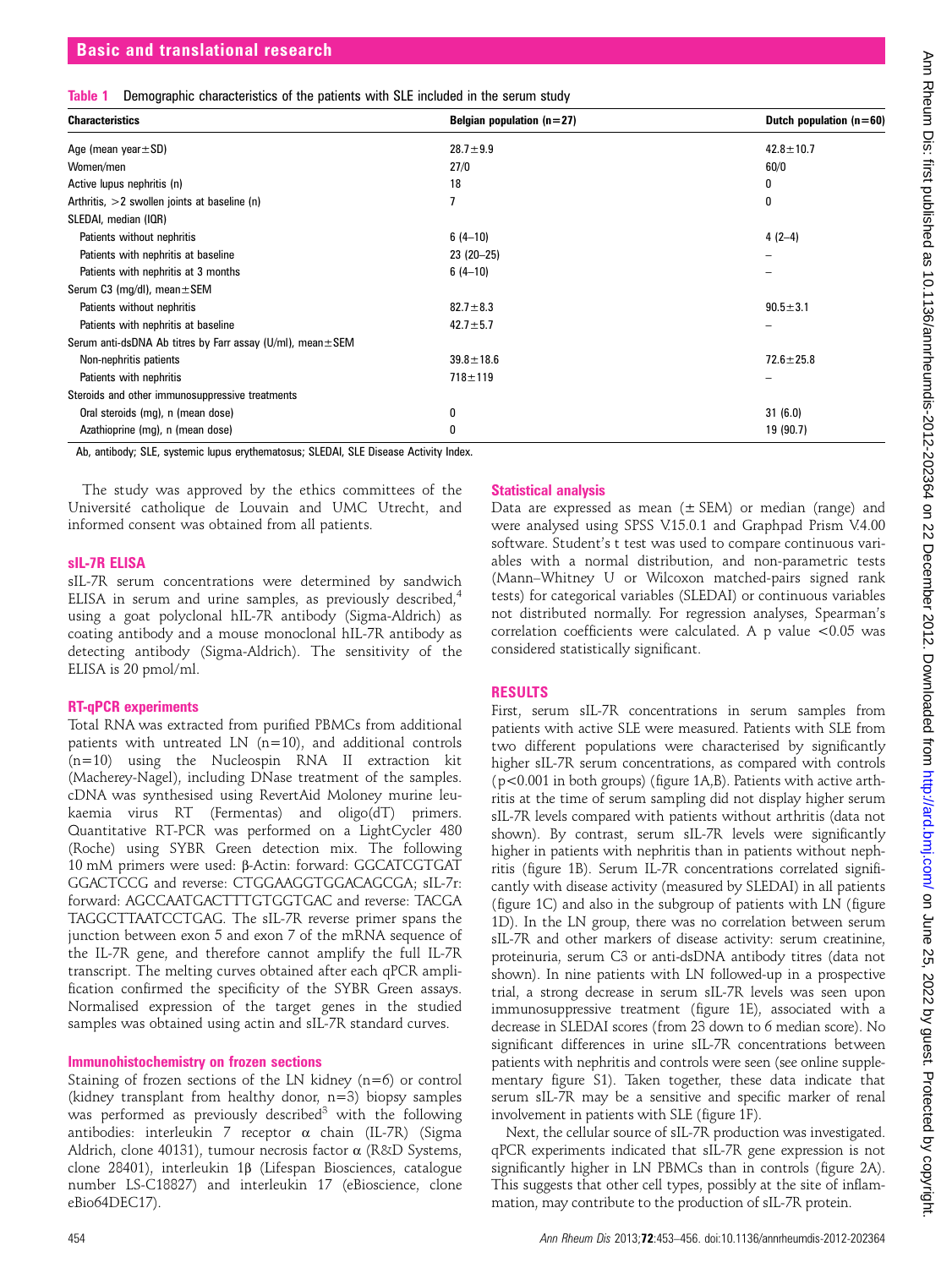

Figure 1 Strongly increased soluble form of the interleukin-7 receptor (sIL-7R) serum concentrations in lupus nephritis. sIL-7R concentrations were measured by ELISA in serum samples from healthy individuals ((A) The Netherlands,  $n=44$ , (B) Belgium,  $n=75$ ), and from patients with systemic lupus erythematosus (SLE) ((A)  $n=60$ , (B)  $n=27$ , 18 of whom had nephritis). The data are represented as the median serum concentration, interquartile range (box) and furthest value within the 1.5×interquartile range (whiskers). p Values were calculated using Mann–Whitney tests. (C and D) Correlation between baseline sIL-7R serum concentrations and SLE Disease Activity Index (SLEDAI) scores in patients with SLE (C) all; (D) patients with nephritis). Spearman r and p values are displayed on the graph. (E) Evolution of sIL-7R concentrations between baseline and 3 months after the start of treatment with high-dose steroids and intravenous cyclophosphamide in a subset of nine patients with lupus nephritis included in a prospective trial. p Value by Wilcoxon matched-pair signed rank test. (F) Receiver operating characteristic analysis of serum sIL-7R for the detection of nephritis in patients with SLE. The curve was plotted using sIL-7R data collected in all SLE sera, and shows the evolution of sensitivity and specificity at several serum sIL-7R thresholds.

In our previous work, we showed that sIL-7R can be produced partly by activated CD4 T cells, but mainly by activated fibroblasts, after stimulation with proinflammatory cytokines such as TNFα, IL-1β and IL-17. Therefore IL-7R, TNFα, IL-1β and IL-17 immunostainings were performed in kidney biopsy specimens from controls (n=3) and patients with untreated LN (n=6). No signal was detected in any of the control biopsies (data not shown). By contrast, strong IL-7R expression was seen in perivascular fibroblast-like cells (figure 2B) in all LN samples. In the surrounding tissue, expression of  $TNF\alpha$  (figure 2C) but not IL-1β nor IL-17 (data not shown) was seen.

#### **DISCUSSION**

Our results demonstrate that sIL-7R serum concentrations are raised in patients with SLE compared with healthy controls and that they correlate with composite disease activity (SLEDAI) scores—in particular, in patients with nephritis. In addition, kidney disease suppression upon immunosuppressive treatment is associated with strong reduction in serum sIL-7R. We further provide evidence for the local production of IL-7R molecules in perivascular cells of the lupus kidney. The absence of overexpression of sIL-7R in PBMCs from patients with LN compared with controls, together with expression of IL-7R by kidney perivascular cells, suggests that raised serum sIL-7R concentrations in LN reflect activation of kidney tissue cells. The presence of  $TNF\alpha$  in the interstitium suggests that exposure to this molecule contributes to the local production of sIL-7R, since we previously showed that sIL-7R production is induced in fibroblasts upon exposure to proinflammatory cytokines.

Variations in biological indices of systemic disease activity (serum anti-dsDNA antibody titres, serum complement) do not accurately reflect the activity of SLE. Although they have a high predictive negative value, it is well documented that rises in anti-dsDNA antibody titres, or drops in serum complement fractions are not necessarily associated with current or future flares of nephritis.<sup>2</sup> On the other hand, kidney-specific measurements such as the presence of haematuria and the quantification of proteinuria are obviously associated with the presence of glomerular lesions, but in longstanding disease, the interpretation of these parameters needs to take into account the possibility that they result from glomerular damage rather than inflammation. Therefore, assessment of renal disease activity in SLE usually requires histological evaluation of repeat-biopsy specimens.

In this context, evaluation of serum sIL-7R concentrations could provide unique information about exposure of renal tissue cells to proinflammatory stimuli, and help clinicians to tailor their treatments accordingly. Additional sIL-7R serum measurements, performed in prospective cohorts of patients, will help further to confirm sIL-7R as a valid surrogate marker of SLE (kidney) disease activity.

Acknowledgements The authors are grateful to A-L Maudoux for technical assistance.

Contributors Study conception and design: VB, BRL. Acquisition of data: VB, RKMACL, SA. Analysis and interpretation of data : VB, RKMACL, JAvR, Geneviève DD, BJVdE, FAH, BRL.